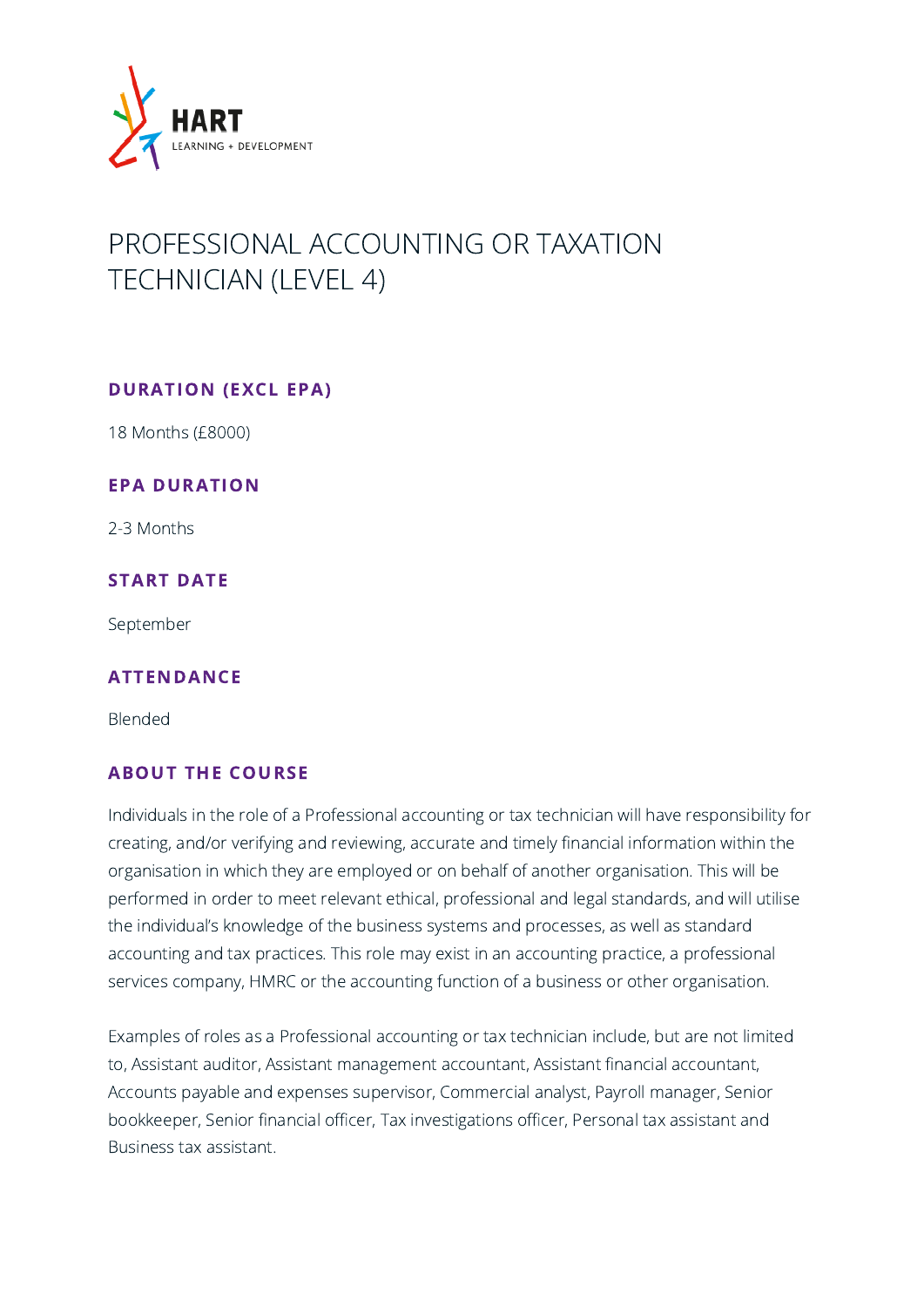# Course Overview

As part of the Professional Accounting or Taxation Technician Programme, you will be required to develop Knowledge, Skills and Behaviours in the below areas within your organisation:

- Applied Management Accounting
- Drafting and Interpreting Financial Statements
- Internal Accounting Systems and Controls
- Business Tax
- Personal Tax
- Audit and Assurance
- Cash and Financial Management
- Credit and Debt Management
- Business Environment
- Ethical Standards
- Systems and Processes
- Leadership
- Team working and collaboration

# Course Delivery

The course will be completed over an 18 month period, which will include bi-weekly delivery of knowledge modules at our Stevenage campus. This flexible apprenticeship is delivered in partnership with Mindful [Education](http://www.mindful-education.co.uk/) and combines online learning with face-to-face lessons in the classroom.

The learners will also be observed in the workplace on at least 2 occasions to identify the standards of competence that are being met. There will also be recorded professional discussions covering competence towards the standard.

The tutor will complete a progress review in the first 6 weeks and every 10-12 weeks thereafter, which will require the Employers presence. All work will be stored on an electronic portfolio ready to be submitted to the End Point Assessment Organisation.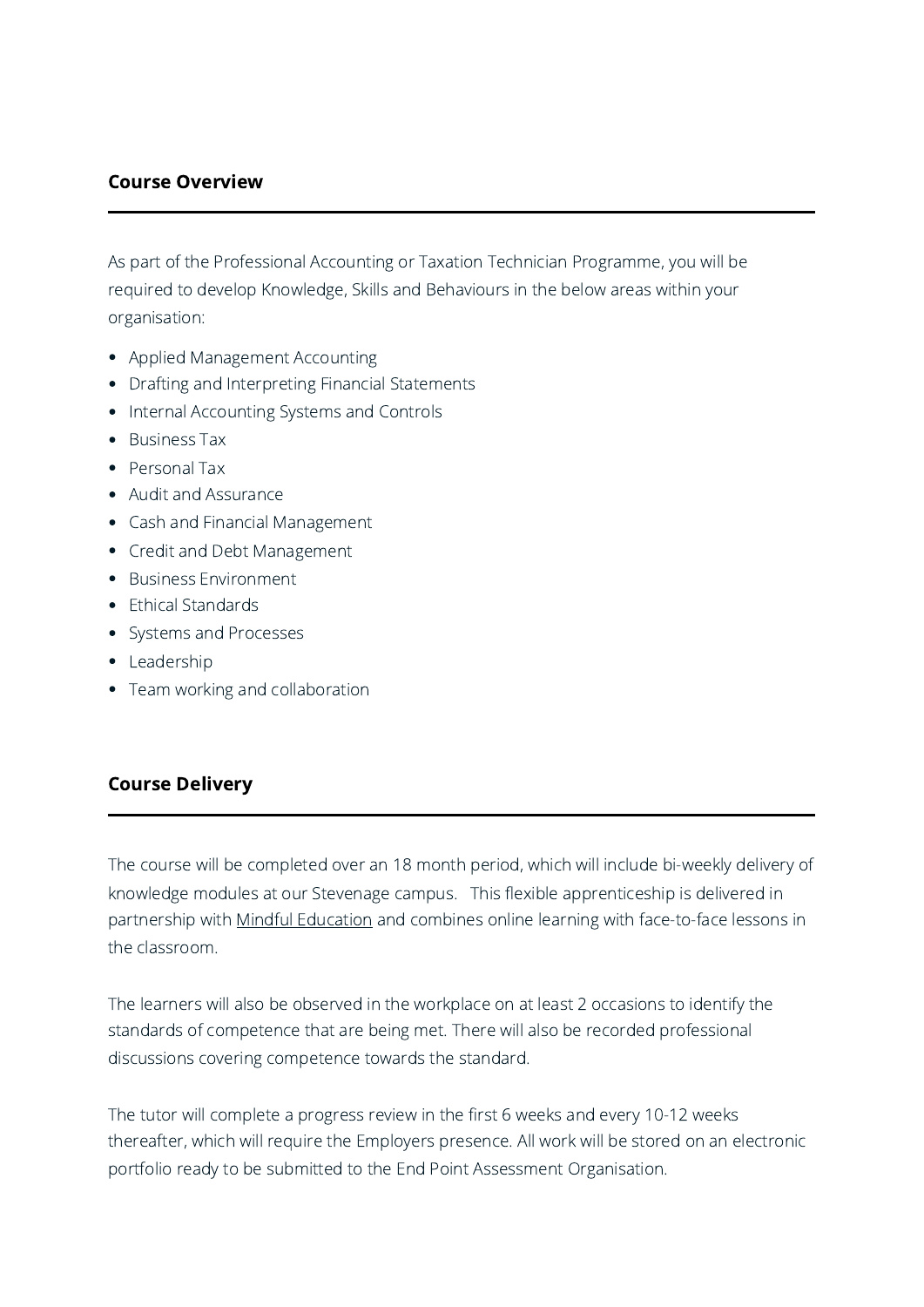## End Point Assessment

As part of the Apprenticeship Standard, you will be required to complete an End Point Assessment (EPA) at the end of your programme with an external Independent Assessor (EPAO). Throughout the programme, your tutor will prepare you for the End Point Assessment and complete mock assessments prior to your final assessment.

The following elements will be completed during the End Point Assessment for the Professional Accounting or Taxation Technician Standard

- Portfolio of Evidence
- Work Place role simulation

At the end of the final assessment, the below grades will be awarded by the EPAO:

- Fail
- Pass
- Distinction

# Qualifications

As part of the Professional Accounting or Taxation Technician Standard you will be achieving the following qualifications:

- Apprenticeship Standard Certificate in Professional Accounting or Taxation Technician
- AAT Level 4 Diploma in Professional Accounting
- Functional Skills Maths (Level  $2$ )\*
- Functional Skills English (Level 2)\*

\*Will be achieved if relevant qualification not already held prior to the Apprenticeship.

## Entry Requirements

Typical applicants will display a good attitude, a positive approach to learning & development and a high level of ambition. Apprentices will need to sit an initial assessment in both English and Maths.